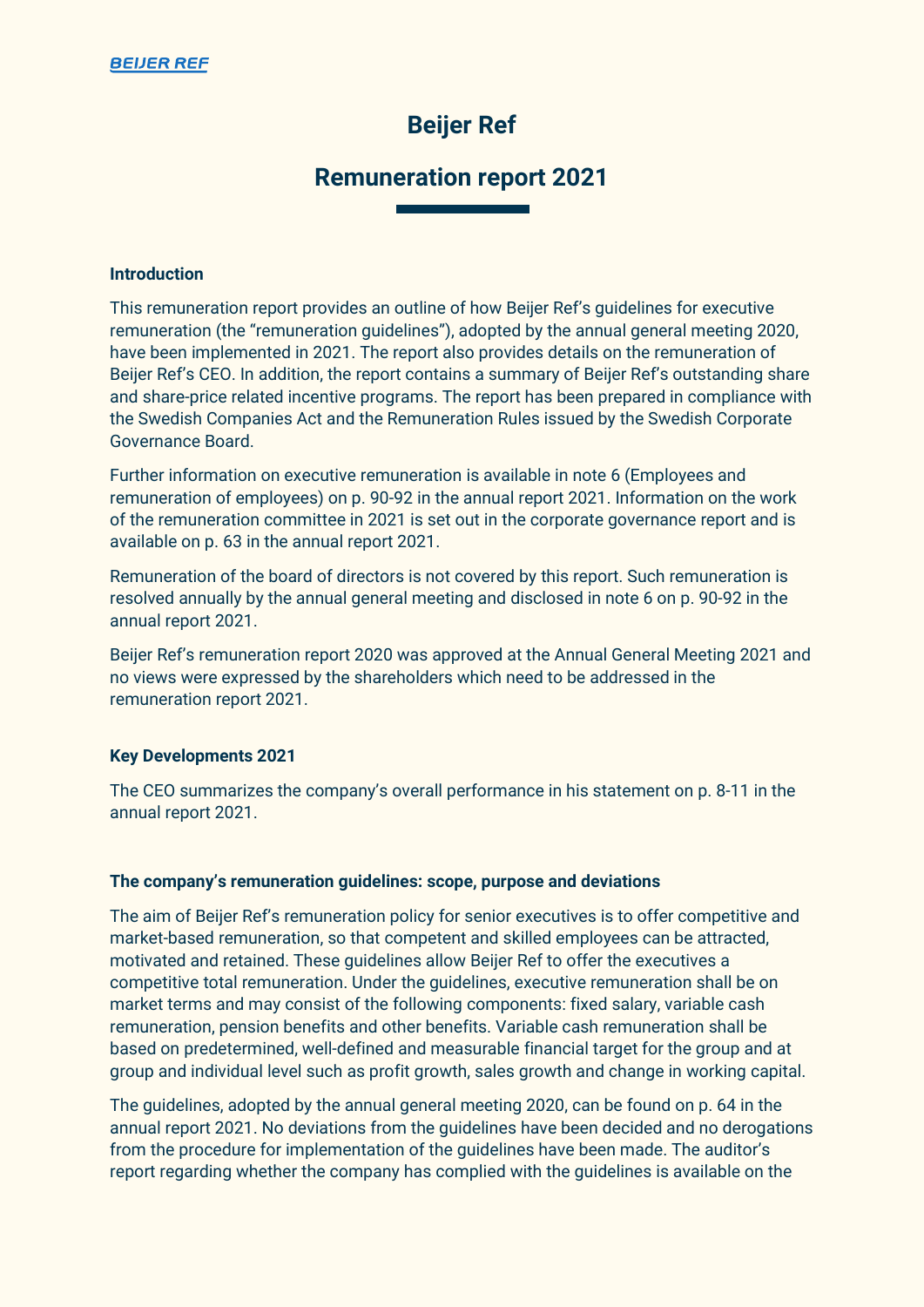# **BEIJER REF**

company's website General meeting – Beijer Ref (English) No remuneration has been reclaimed.

|                             | <b>Base</b>        | Other           | One-year | Extraordinary | <b>Pension</b> | Total        | Proportion     |  |
|-----------------------------|--------------------|-----------------|----------|---------------|----------------|--------------|----------------|--|
|                             | salary             | <b>benefits</b> | variable | remuneration  | expense        | Remuneration | fixed/variable |  |
| Per Bertland.<br><b>CEO</b> | 5.3591             | 110             | 2.266    | N/A           | 1.267          | 9.002        | 75/25          |  |
| Christopher<br>Norbye, CEO  | 4.450 <sup>2</sup> | 55              | N/A      | 4.900         | 1,023          | 10.428       | 53/47          |  |

# **Total remuneration of the CEO in 2021 (kSEK)**

Per Bertland, CEO until 2021-08-31 has received a base salary of SEK 5,359K (incl. vacation pay) and other benefits amounting to SEK 110K. Other benefits include healthcare insurance and car benefit. He has also received a bonus payment of SEK 2,266K. An annual amount equivalent to 30 per cent of his gross salary is appropriated to a pension insurance scheme (SEK 1,267K). The pension is contribution based. This equals to a total amount of SEK 9,002K, where the proportion of fixed and variable nomination is 75/25, whereof fixed remuneration includes base salary, other benefits and pension expense. Per Bertland did not receive any remuneration from another entity within the Group.

Christopher Norbye, first day of employment 2021-08-23 and CEO as from 2021-09-01 has received a base salary of SEK 3,410K and other benefits amounting to SEK 55K. In addition to that he received a subsidy for participating in LTIP 2021/2024 of SEK 1,040K in the form of salary pay out. Other benefits include healthcare insurance and car benefit.

Christopher Norbye received a sign-on bonus to compensate for lost income from his previous employer in the amount of SEK 4,900K in connection with entering his position as the CEO of Beijer Ref. In accordance with the company's remuneration guidelines such extraordinary remuneration may be awarded as one-off arrangements in extraordinary circumstances, for the purpose of recruiting or retaining executives. The resolution was made by the board of directors. An annual amount equivalent to 30 per cent of his gross salary is appropriated to a pension insurance scheme (SEK 1,023K). The pension is contribution based. This equals to a total remuneration of SEK 10,428K, where the proportion of fixed and variable nomination is 53/47, whereof fixed remuneration includes base salary, other benefits and pension expense. During 2021 Christopher Norbye used 61% of his base salary and extraordinary remuneration as a salary exchange for pension contribution. Christopher Norbye did not receive any remuneration from another entity within the Group.

#### **Share based remuneration**

Outstanding share and share-price related incentive programs.

*Long-term share-based incentive programs 2018/2021 and 2021/2024*

The company has implemented two long-term share-based incentive programs, LTI 2018/2021 and LTI 2021/2024. LTI 2018/2021 included about 60 employees and LTI

<span id="page-1-0"></span><sup>1</sup> Included in base salary is a payment of accrued vacation days in connection to the CEO's exit. This is not base for pension payment.

<span id="page-1-1"></span><sup>2</sup> For details see the 2nd paragraph below the table.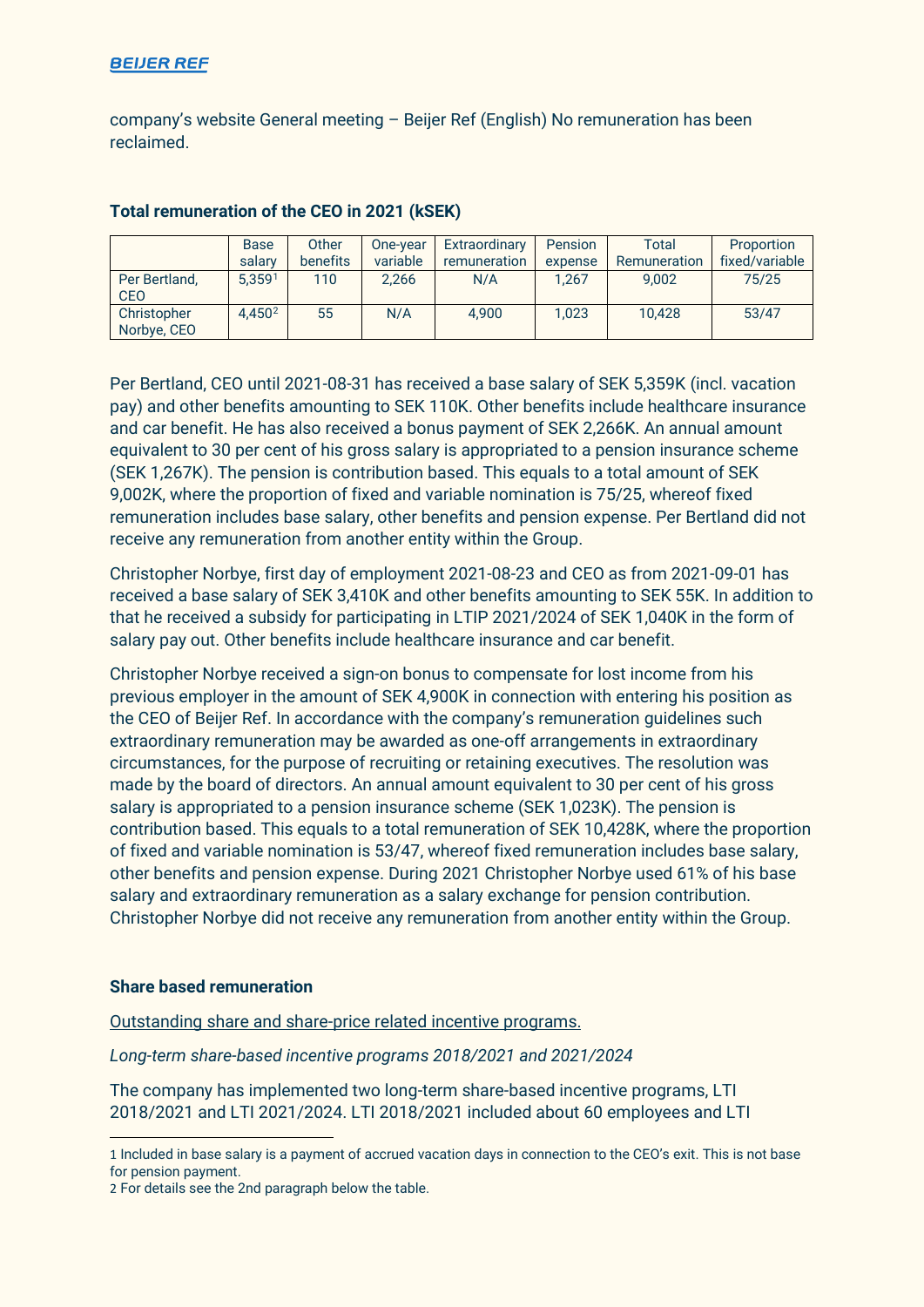# **BEIJER REF**

2021/2024 includes about 90 employees. Through the programs the participants have had the opportunity to acquire, at market price, call options in respect of Beijer Ref AB (publ) class B shares. In connection with the transfer of the call options the participants have received a subsidy in the form of a gross salary supplement corresponding to 50 per cent of the premium paid for the options. Each call option entitles to the acquisition of one share in the company for a period of approximately one month, which for each program begins three years after the implementation of the program.

The exercise price per call option in LTI 2018/2021 amounted to SEK 52.67 and the exercise period was during June 2021, which means that the program, which included a total of 2,574,000 options, has ended. In accordance with the resolution by the annual general meeting 2021, Beijer Ref offered to repurchase the call options at a purchase price corresponding to per option the volume weighted average share price paid on Nasdaq Stockholm during the period 24-28 May 2021 less the exercise price, subject to a requirement that the participants also subscribed in full to the participant's offer in the LTI 2021/2024 program.

The exercise price per call option in LTI 2021/2024 amounts to SEK 165.60 and the exercise period is set to June 2024. The maximum number of call options which was offered under the program amounted to 2,262,000 and the number of call options acquired by participants amounts to 1,476,000.

Further information about the call option programs can be found in note 6 in p. 92 in the annual report 2021.

# *EQT Management Participation Programme*

During 2021, the CEO and Executive Management have been offered and accepted to invest in securities in a Luxembourg special limited partnership that in turn has invested alongside EQT Private Equity in the Luxembourg holding company Breeze TopCo S.à r.l. that holds shares in Beijer Ref AB. Beijer Ref has not participated in the offer, which was submitted by EQT Private Equity on its own initiative. The CEO has invested during 2021 whereas for the rest of the Executive Management the principles of the offer was presented at the end of the year and at the time of this report the actual investments have not been executed. The costs and financing of such program is wholly carried by EQT Private Equity and not by the company.

#### Remuneration of the CEO in shares and share options

In connection with LTI 2018/2021 expired in 2021, the previous CEO Per Bertland's holding of 90,000 call options were repurchased by Beijer Ref at market value.

#### Christopher Norbye participates in LTI 2021/2024, as stated in below table.

| Incentive program | Allocation<br>date | Exercise<br>period            | The call<br>option's<br>acquisition<br>price | Exercise<br>price,<br>share | Holding of call<br>options, December<br>31, 2021 |
|-------------------|--------------------|-------------------------------|----------------------------------------------|-----------------------------|--------------------------------------------------|
| LTI 2021/2024     | 9 June 2021        | 1 June 2024 -<br>30 June 2024 | 20.80                                        | 165.60                      | 100,000                                          |
| <b>Total</b>      |                    |                               |                                              |                             | 100,000                                          |